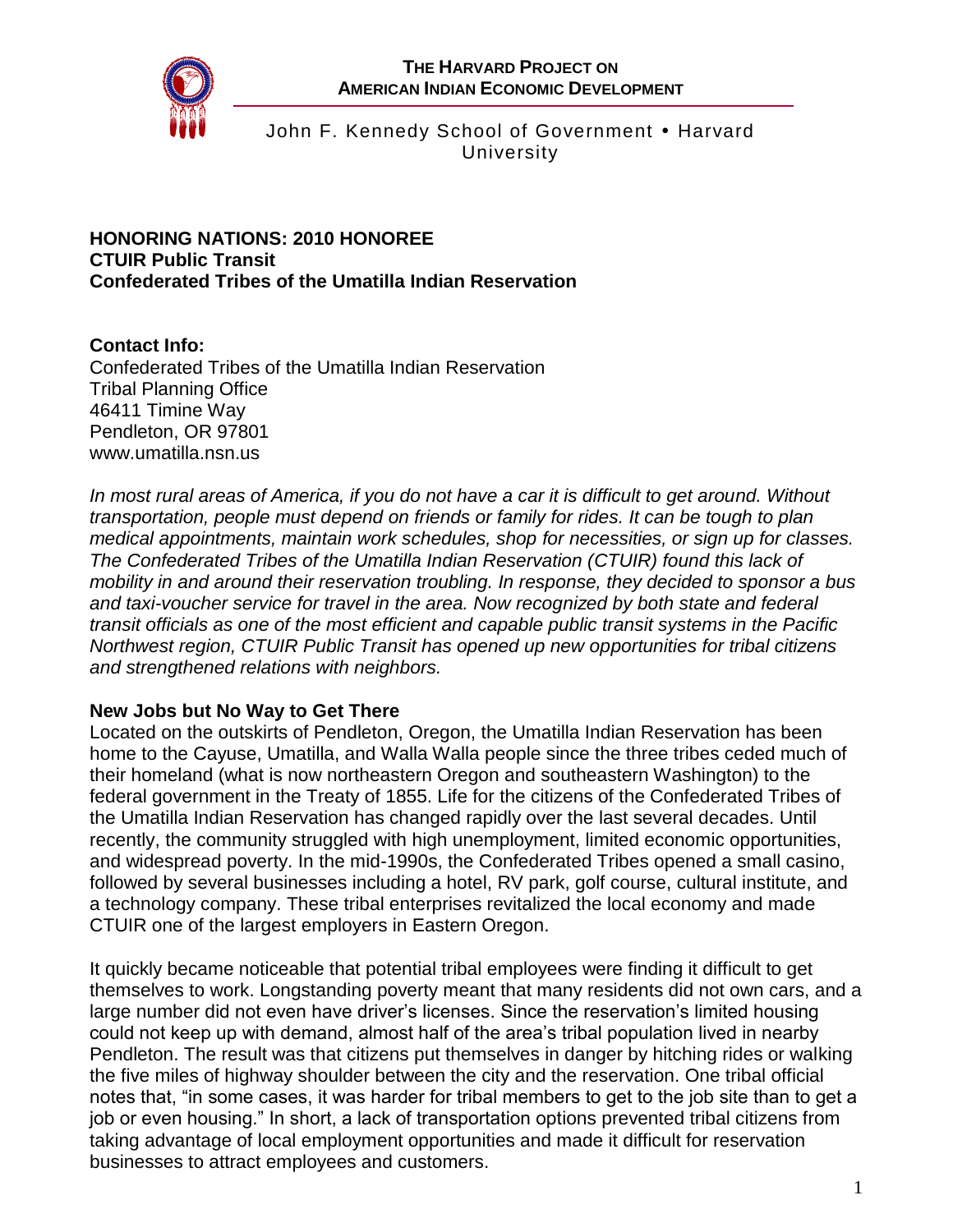### **All Aboard the Walla Walla Whistler**

In 2001, the Confederated Tribes launched a public transit system for the reservation and surrounding area. Commuter buses run several times a day, providing service to ten neighboring towns and cities in five counties in two states. The bus system is open to anyone in the service area, whether or not they are tribal members. What distinguishes CTUIR, in part, is its stated objective of *coordinating* with other regional transit systems, thus more effectively expanding access and opportunities for area residents – tribal and non-tribal. A taxi voucher system — available only to CTUIR citizens and non-tribal members who work for or are doing business with the Confederated Tribes — serves those who cannot use the buses, such as employees working swing and evening shifts, or the elderly who require doorto-door service. Individuals take a local private taxi to get to their destination, but only pay 20% to 40% of the cost out of pocket.

The CTUIR Public Transit system promises its riders "predictable, consistent, and reliable services." The system is primarily funded through Federal Tribal Transit funds, Small City and Rural Program funds, BIA Indian Reservation Road funds, contributions from the tribal administration budget, and state grants for county transit authorities. The latter is an Oregon Special Transporation fund, and is a designation the Tribes fought hard to win through the state legislature. Oregon's recognition of CTUIR's tribal sovereignty compels state agencies to interface with the tribe on a government to government basis. The buses are owned by CTUIR Public Transit and tribally managed through contracts with two area transit providers. All bus routes are free, with the exception of one bus that makes a sixty mile trip to the city of LaGrande, Oregon for two dollars. The bus routes have meaningful names that are associated with the Confederated Tribes, such as the Cayuse Commuter and the Walla Walla Whistler.

The transit system is a runaway success. By 2009, area residents used the system for approximately 33,000 bus rides and over 12,000 taxi rides per year. In 2010, combined ridership climbed to an impressive 60,000. The daily bus routes link the reservation to three airports, Amtrak rail, major regional businesses and shops, eight hospitals, four universities, and three community colleges. The buses are interconnected with other non-tribal regional systems, so that riders can transfer at regional hubs to travel anywhere in the country. Riders use CTUIR buses and taxis for a multitude of reasons such as after school activities, grocery shopping, and getting to work. The primary reason people use the tribe's transit system, however, is a resounding one, to save money while also reducing their carbon footprint.

### **Offering Transit Service in Traditional Territory**

By managing their own transit system, the Confederated Tribes can quickly respond to the needs of their citizens. For example, during the school year, buses run from the middle school and high school to the reservation so that children can participate in extracurricular activities. Taxi services take elders door-to-door to important community events or medical appointments that they might otherwise miss. Crucially, the transit system has made it more attractive and possible for tribal citizens to return to live on tribal lands, since they have easy access to shops and services in nearby municipalities. Transit connections are also an important tool for attracting non-tribal businesses to the reservation, since they know employees from all over the region can easily and reliably access the job site.

What is most remarkable about the CTUIR transit system, however, is that it reaches well beyond the boundaries of the reservation. While transit systems usually stop at municipal boundaries, CTUIR buses operate throughout the tribes' pre-reservation territory in the Columbia River basin. With their sovereign government status, the Confederated Tribes have